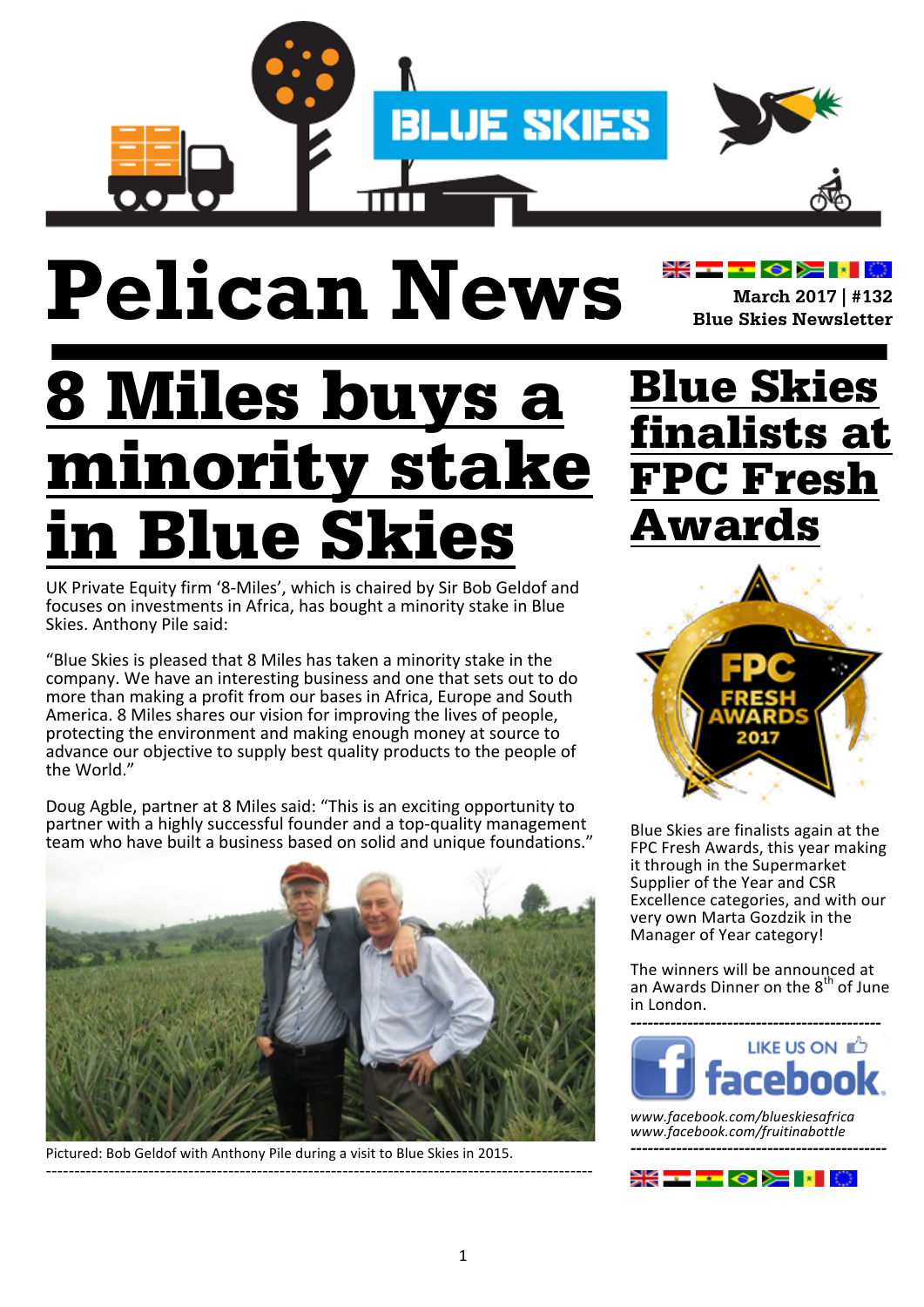### Production starts at new factories



March 2017 saw two new factories starting production for Blue Skies.

In South Africa everyone pulled out all the stops to be able to finally move in to the new facility on the  $6<sup>th</sup>$  of March (pictured top).

Meanwhile in the UK work was underway to move production up to a new facility i Corby. Production started on 29<sup>th</sup> March (pictured below).



In both South Africa and the UK a monumental effort was made to both facilities up and running on and in the true Blue Skies spirit the have succeeded.

These new facilities will enable B Skies to increase its capacity so the may meet growing orders and de new and exciting products.

#### ------------------------------------------------------------------------------------------------ Long walk to an astonishing triumph - 6 March 2017

It was not a plain sailing journey. Everything was not looking possible and yet we have made it. Under extreme pressure our new Factory Two was finally completed and our first production commenced on the  $6<sup>th</sup>$  of March 2017. What an amazing moment! Siyabonga ma Blue Skies Amahle.

Looking back thirteen years to when the first factory opened with just 35 people and seeing where we are now with 718 staff, it is clear to see the impact that the business will have on reducing unemployment in Dipaleseng and transforming lives.

To our board of directors, CEO, GM, managers and entire staff the future of this delightful company and its success depends upon all our hands. When reading papers, watching the news it is shocking to see big companies like Eskom and Great Basin Gold closing down, but we are still standing. We are blessed that when companies are closing and liquidated, we are still growing.

-----------------------------------------------------------------------------------------------

*By Waydu Nhlapo. Blue Skies South Africa.*

### Blue Skies welcomes na to



Our Italian customer Alma visited the UK on 28th and 29th March for a sales and NPD meeting and to look at some of the latest trends in London. They are pictured on their Food trends walk.' In the Pictured above during their London Food Trends Walk are Gianna, Simone, Paul, John and Sarah.

### Air France takes of <u>in Ghana</u>



The Blue Skies team recently met AirFrance/KLM CEO Jean-Marc Janaillac during their inaugural flight from Paris to Accra. Pictured on from left to right is Philippe Gindrat, Director (Guinean Gulf AirFrance/KLM), Ruth Adjei General Manager (Blue Skies Ghana), Sowah Okpoti-Mensah, General Manager (AirFrance/KLM Cargo Ghana), Monsieur Jean-Marc Janaillac, CEO (AirFrance/KLM), John Gadzi, Director (Blue Skies), Mary Cudjoe Movements Manager, (Blue Skies Ghana). *---------------------------------------------*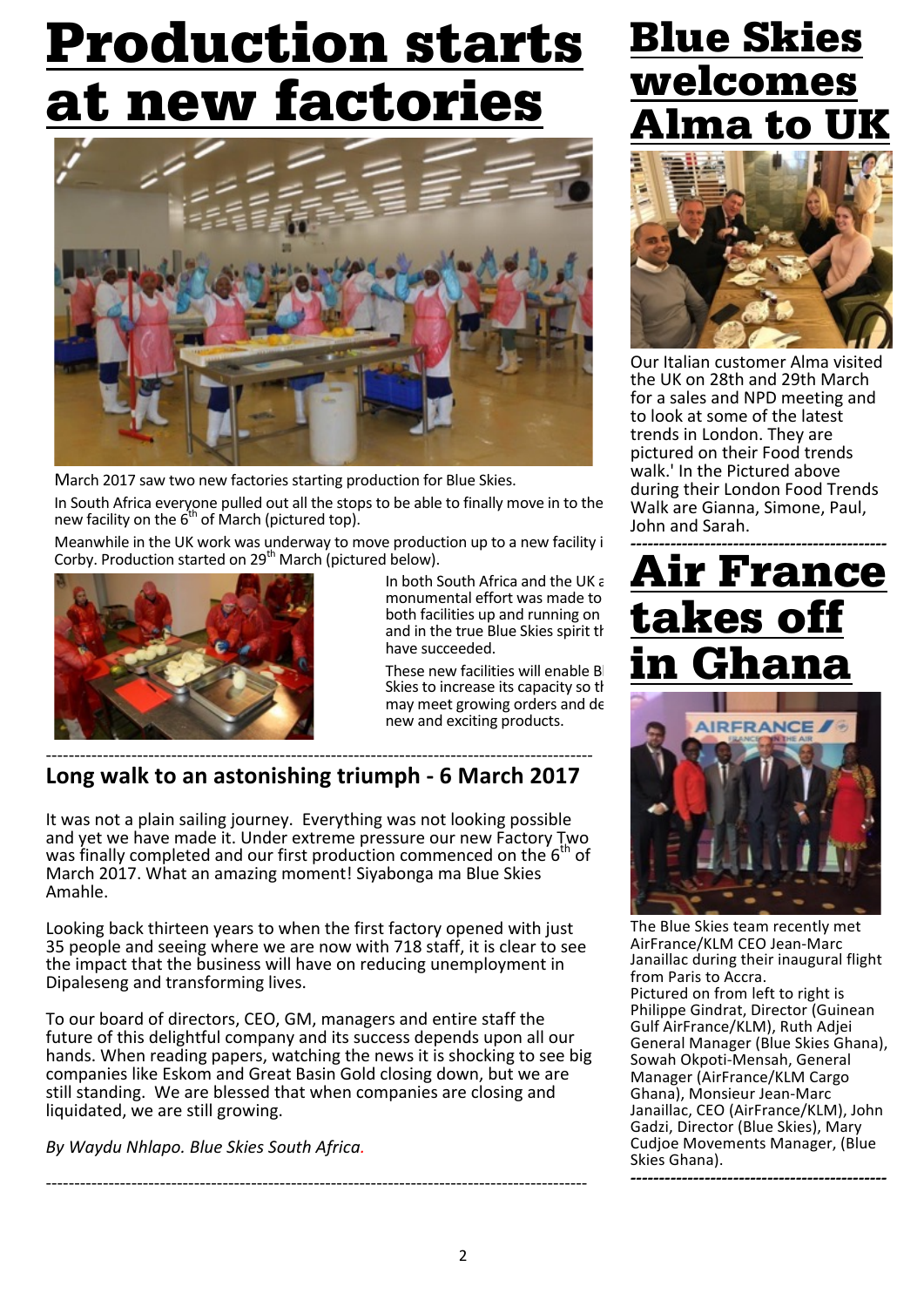# Brazil marks International Women's D

On the 8th March Blue Skies Brazil celebrated "International Women's Day" by giving every woman a rose. This was paid for through the sale of recycling materials by the factory. They were all impressed commenting that not even their husbands had offered them any "Congratulations" and the event has had a positive effect in the morale of the team.

By Flavia Mometti. General Manager, Blue Skies Brazil.



------------------------------------------------------------------------------------------------ Egypt celebrates Mother's Day



On the 21<sup>st</sup> of March Blue Skies Egypt celebrated Mother's Day by presenting the Mums at the factory with gifts to express their gratitude for all that they have done. ------------------------------------------------------------------------------------------------

### AH Fresh team visit Blue Skies Schiphol

On 28th February the Albert Heijn Fresh Team visited our facilities at Schiphol in The Netherlands.

This was an excellent opportunity to demonstrate our cold chains from Ghana, RSA and Egypt which supports our Fresh from Harvest model. 

The improvements made in reducing the weight of carton flown and the increase in fruit being packed in AKE's during the past years were highlighted to the team. The improvements are the result of close cooperation between Albert Heijn and Blue Skies for which we are grateful.

It was a very useful visit which contributes to a better understanding of our business.

*By Paul Van Breukelen.*



*Picture: from left to right: Sjoerd van de Ouw (BS), Joost Cleassens (AH Sourcing Manager), Anniek Schelling (Management Trainee), Paul van Breukelen (BS), Jurian Simons (Merchandising), Stefan Kastanja (Sr Category Manager), Diederick Olijve (BS)*

*---------------------------------------------*